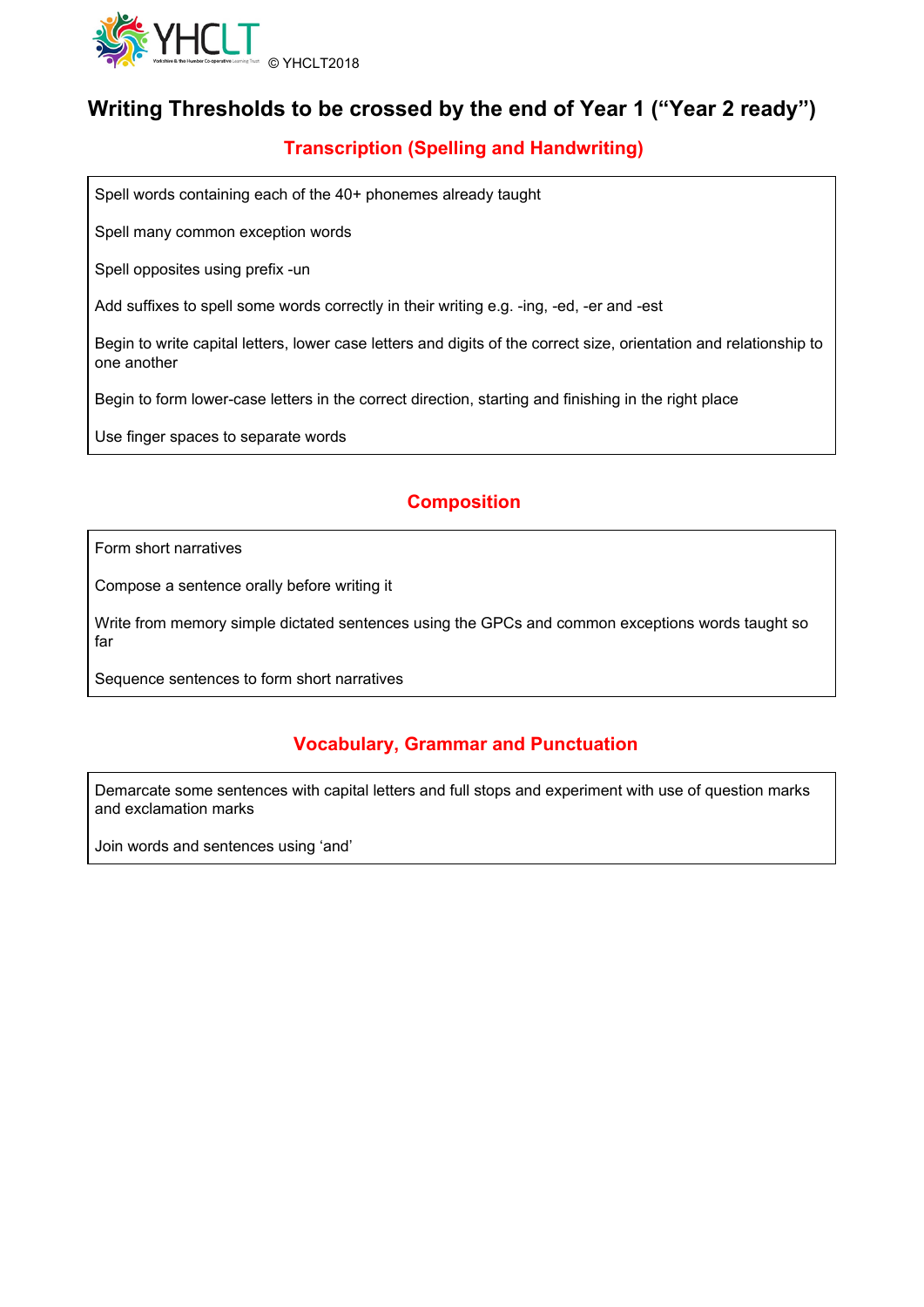

## **Writing Thresholds to be crossed by the end of Year 2 ("Year 3 ready")**

#### **Transcription (Spelling and Handwriting)**

**Segment spoken words into phonemes and represent these by graphemes, spelling many of these words correctly and making phonically-plausible attempts at others**

**Spell many common exception words (NC Appendix 1)**

**Form capital letters and digits of the correct size, orientation and relationship to one another and to lower-case letters**

**Use spacing between words that reflects the size of the letters**

Spell some words with contracted forms\*

Add suffixes to spell some words correctly in their writing e.g. –ment, –ness, –ful, –less, –ly\*

Use the diagonal and horizontal strokes needed to join letters in some of their writing

#### **Composition**

**Write simple, coherent narratives about personal experiences and those of others (real or fictional)**

**Write about real events, recording these simply and clearly**

Compose and rehearse sentences orally before writing them

Begin to organise paragraphs around a theme

#### **Vocabulary, Grammar and Punctuation**

**Demarcate most sentences in their writing with capital letters and full stops, and use question marks correctly when required**

**Use present and past tense mostly correctly and consistently**

Use co-ordination (or / and / but) and some subordination (when / if / that / because) to join clauses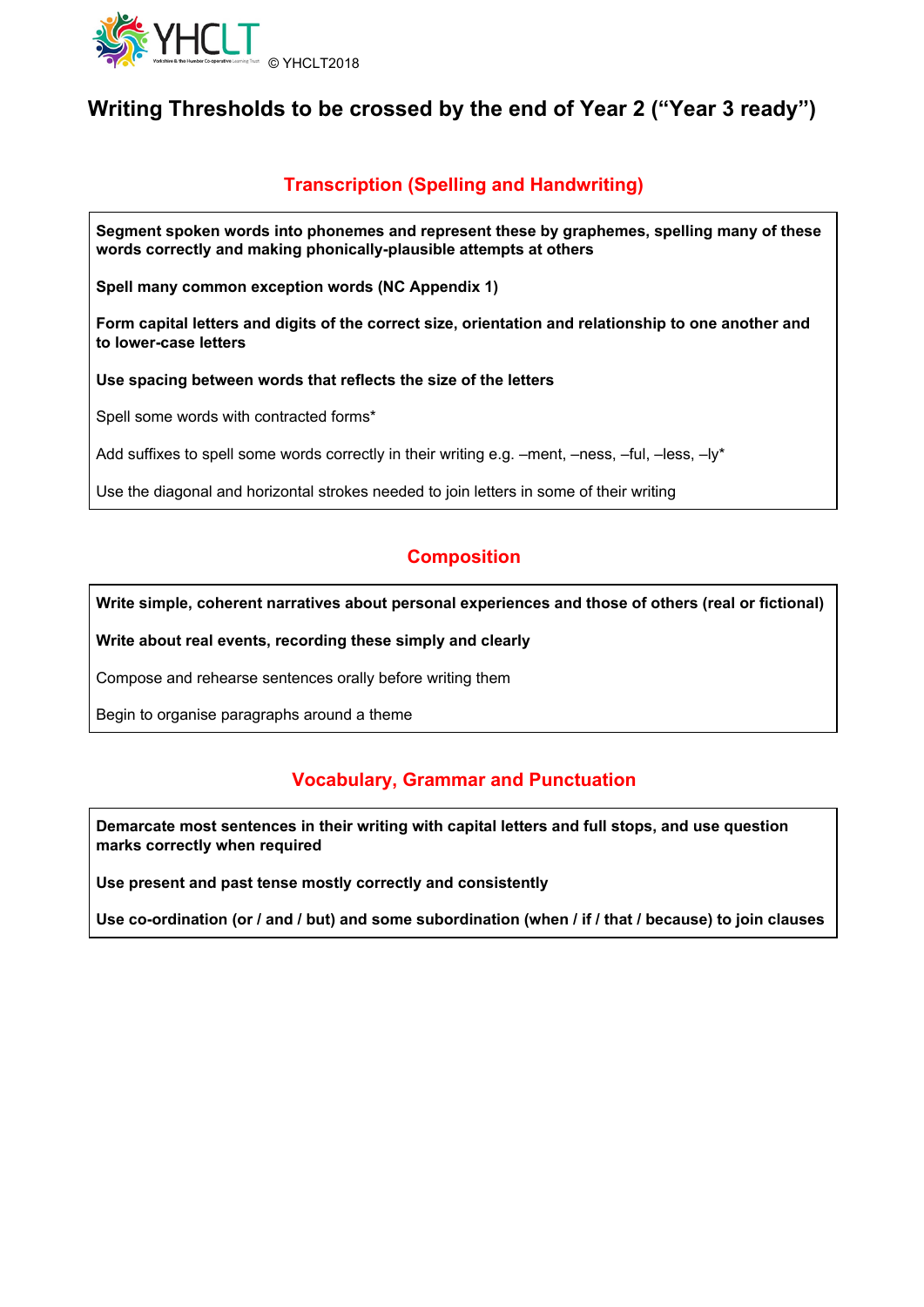

# **Writing Thresholds to be crossed by the end of Year 3 ("Year 4 ready")**

### **Transcription (Spelling and Handwriting)**

Spell correctly some words from the year 3 / year 4 spelling list and begin to use a dictionary to check the spelling of uncommon or more ambitious vocabulary

Spell homophones

Begin to use possessive apostrophes accurately

Use further prefixes and suffixes and understand how to add them

Use the diagonal and horizontal strokes that are needed to join letters and understand which letters, when adjacent to one another, are best left unjoined

Consistently use appropriate spacing between words

### **Composition**

Write coherent texts (real or fictional)

Compose and rehearse sentences orally including dialogue

Organise paragraphs around a theme

#### **Vocabulary, Grammar and Punctuation**

Use commas in a list and to separate 2 ideas in clauses

Use and punctuate direct speech

Choose nouns or pronouns appropriately for clarity and cohesion and to avoid repetition

Use some expanded noun phrases to describe and specify

Extend the range of sentences with more than one clause by using a wide range of conjunctions, including *when, if, because, although*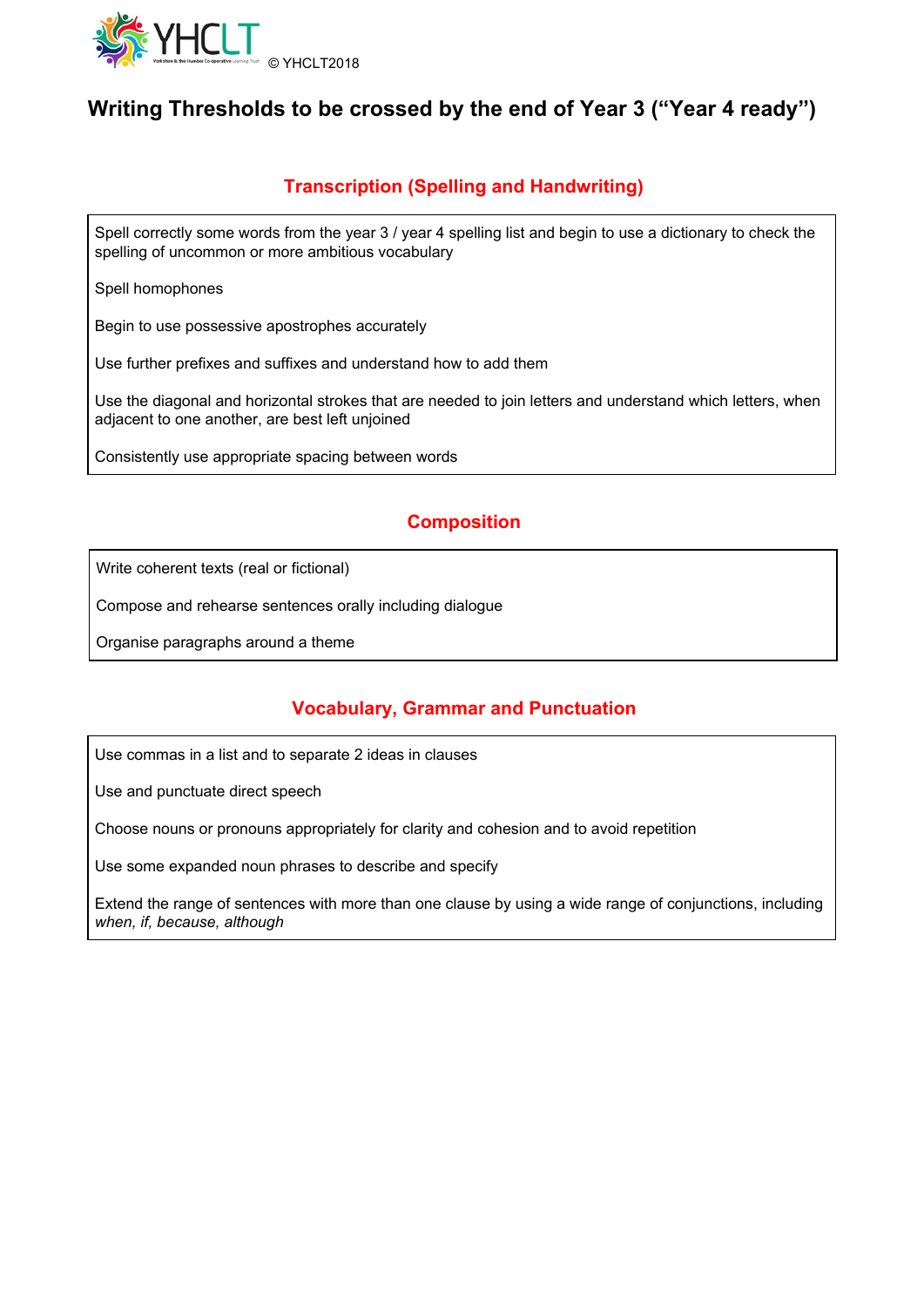

# **Writing Thresholds to be crossed by the end of Year 4 ("Year 5 ready")**

### **Transcription (Spelling and Handwriting)**

Spell correctly most words from the year 3 / year 4 spelling list and begin to use a dictionary to check the spelling of uncommon or more ambitious vocabulary

Spell further homophones

Use possessive apostrophes accurately

Increase the legibility, consistency and quality of their joined handwriting

Consistently use appropriate spacing between words, sentences and paragraphs

#### **Composition**

Write coherent texts (real or fictional) that show some awareness of the reader

Compose sentences with varied vocabulary and a range of sentence structures

In non-narrative material, use simple organisational devices (e.g. headings and subheadings)

In narratives, create settings, characters and plot

#### **Vocabulary, Grammar and Punctuation**

Use commas to demarcate clauses and after fronted adverbials

Use bullet points to form lists

Indicate possession by using the possessive apostrophe with plural nouns

Use the present perfect form of verbs in contrast to the past tense

Use conjunctions, adverbs and prepositions to express time and cause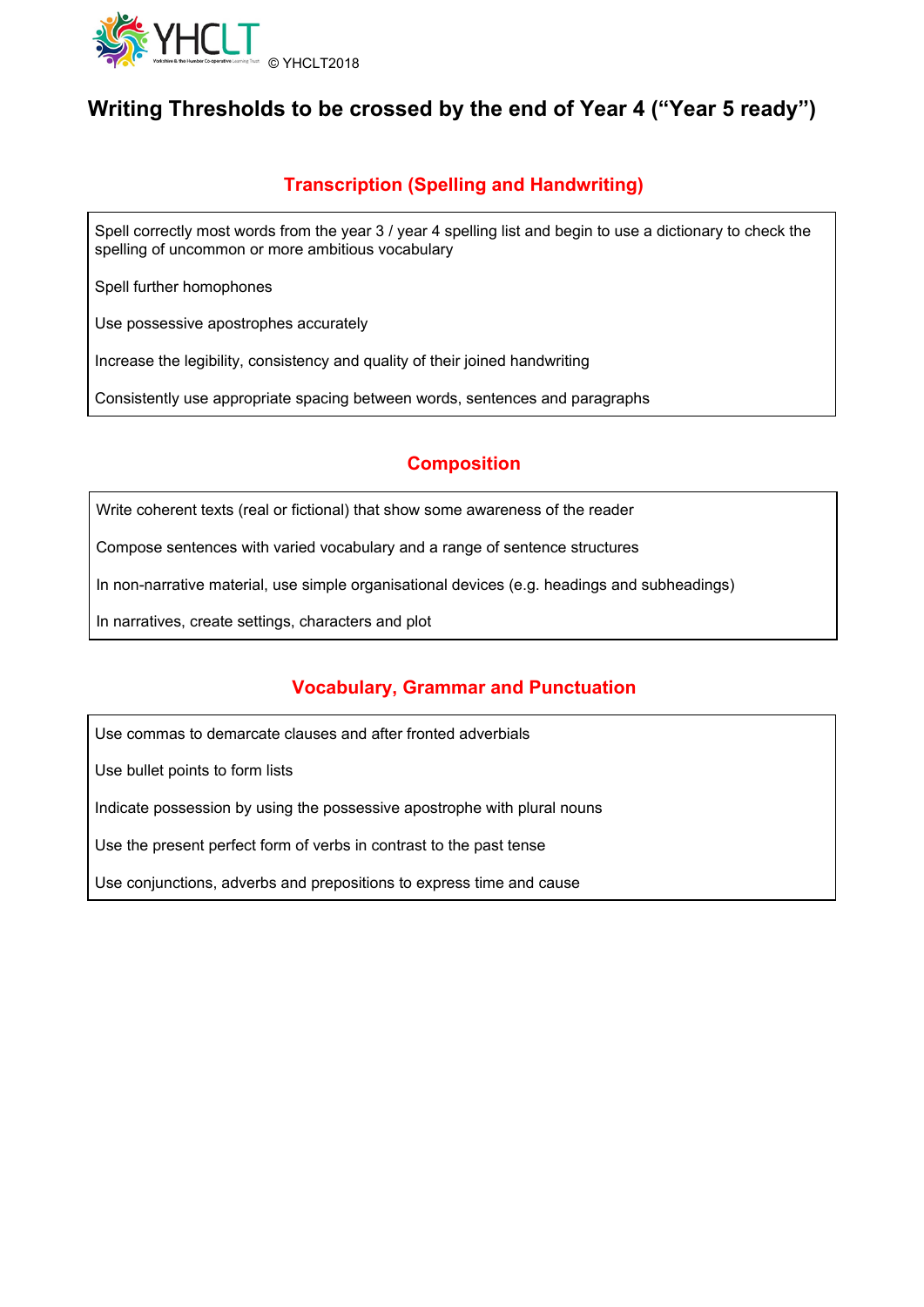

# **Writing Thresholds to be crossed by the end of Year 5 ("Year 6 ready")**

### **Transcription (Spelling and Handwriting)**

Spell correctly some words from the year 5 / year 6 spelling list and use a dictionary to check the spelling of uncommon or more ambitious vocabulary

Spell some words with silent letters

Continue to distinguish between homophones and other words which are often confused

Maintain legibility, fluency and speed in handwriting through choosing whether or not to join specific letters

### **Composition**

Write for a range of purposes and audiences, selecting language that shows an increasing awareness of the reader

Write sentences that contain appropriately selected grammar and vocabulary

Use further organisational and presentational devices to structure texts and to guide the reader (e.g. headings, bullet points, underlining)

In narratives, create settings, characters and atmosphere

Select the appropriate verb form and use other similar writing as models for their own

#### **Vocabulary, Grammar and Punctuation**

Use commas to clarify meaning or avoid ambiguity

Use brackets, dashes or commas to indicate parenthesis

Punctuate bullet points consistently

Use relative clauses beginning with who, which, where, when, whose or that

Use modal verbs or adverbs to indicate degrees of possibility

Use devices to build cohesion within a paragraph (e.g. then, after that, this, firstly)